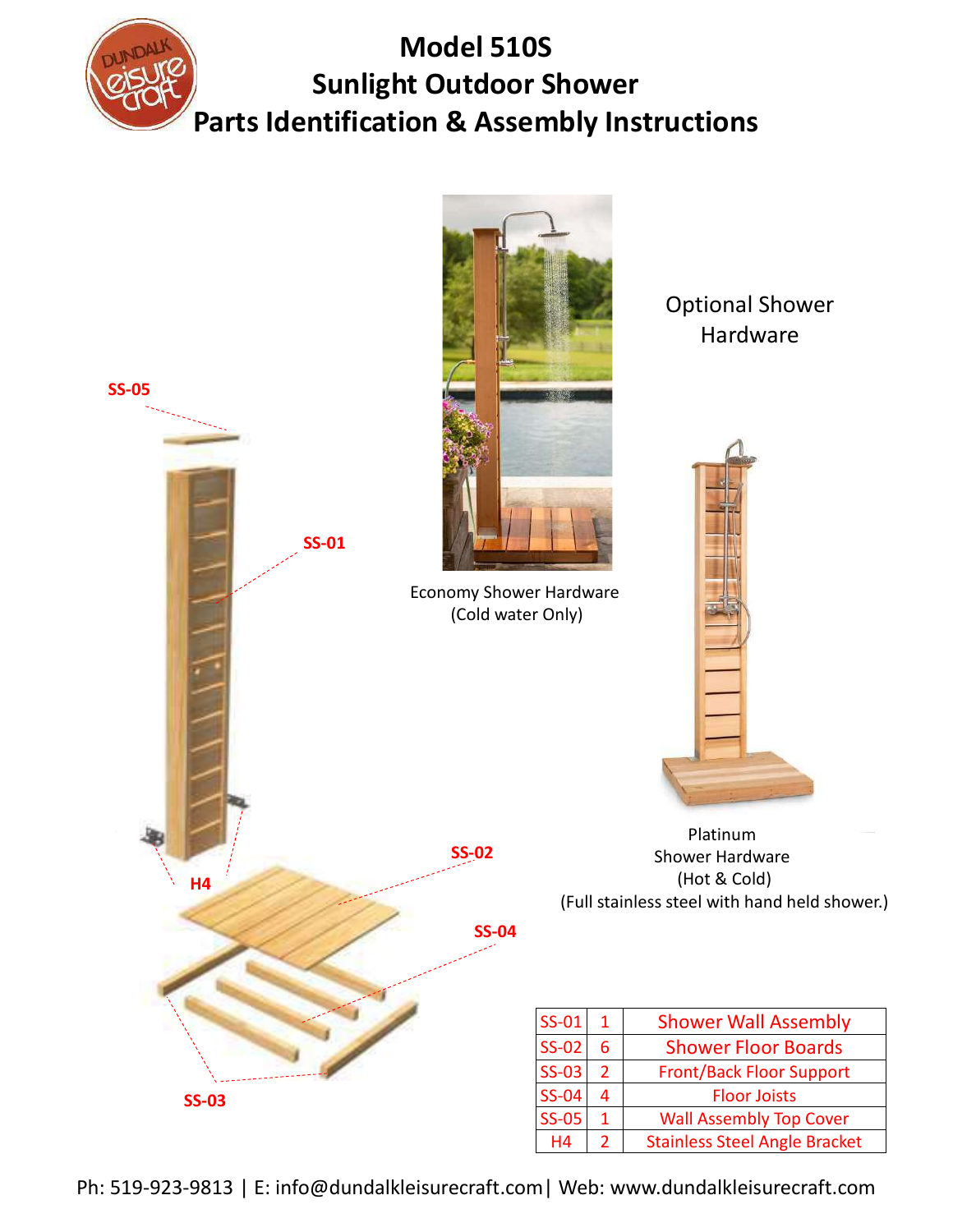

## Model 510S Sunlight Outdoor Shower Parts Identification & Assembly Instructions

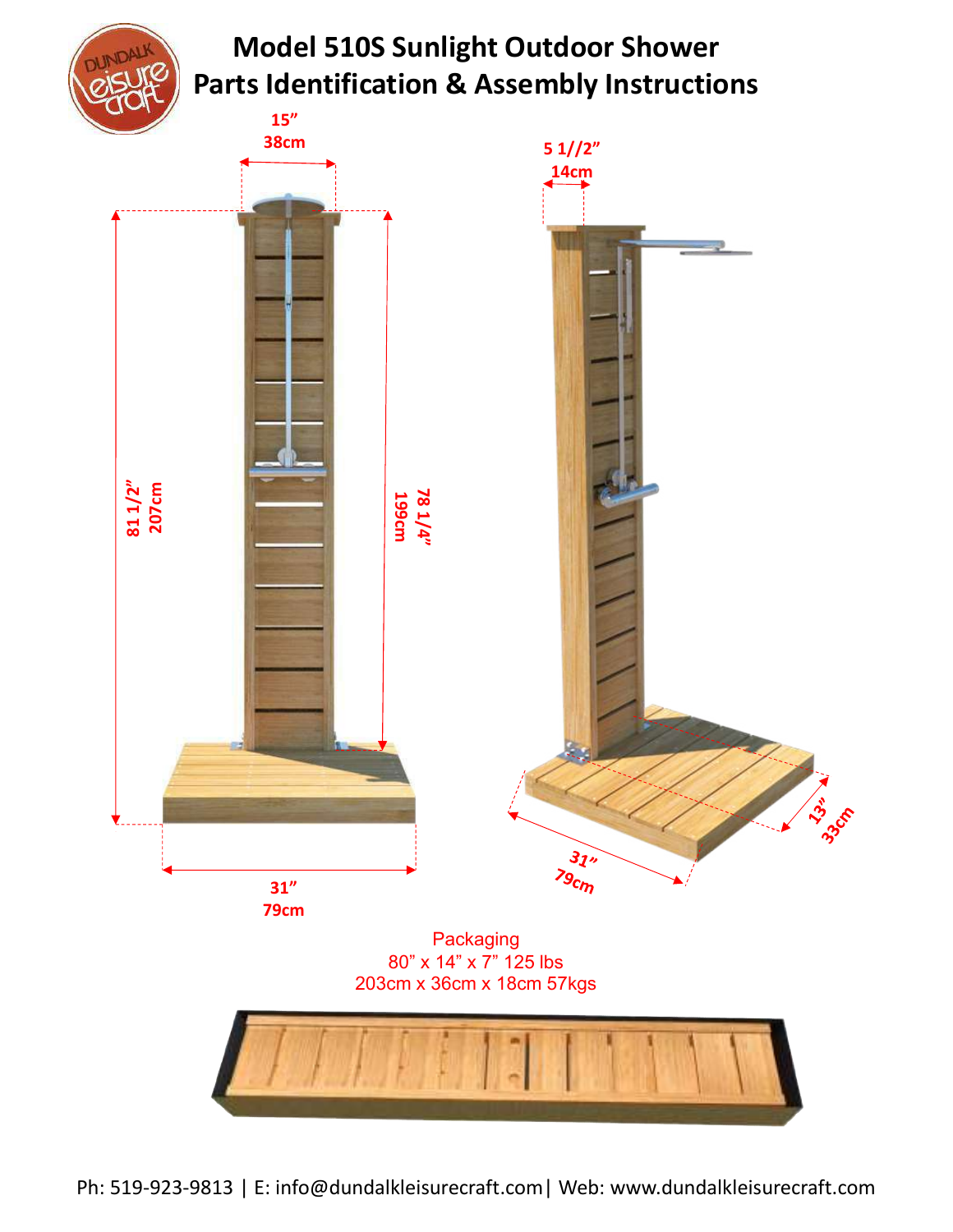

Ph: 519-923-9813 | E: info@dundalkleisurecraft.com| Web: www.dundalkleisurecraft.com